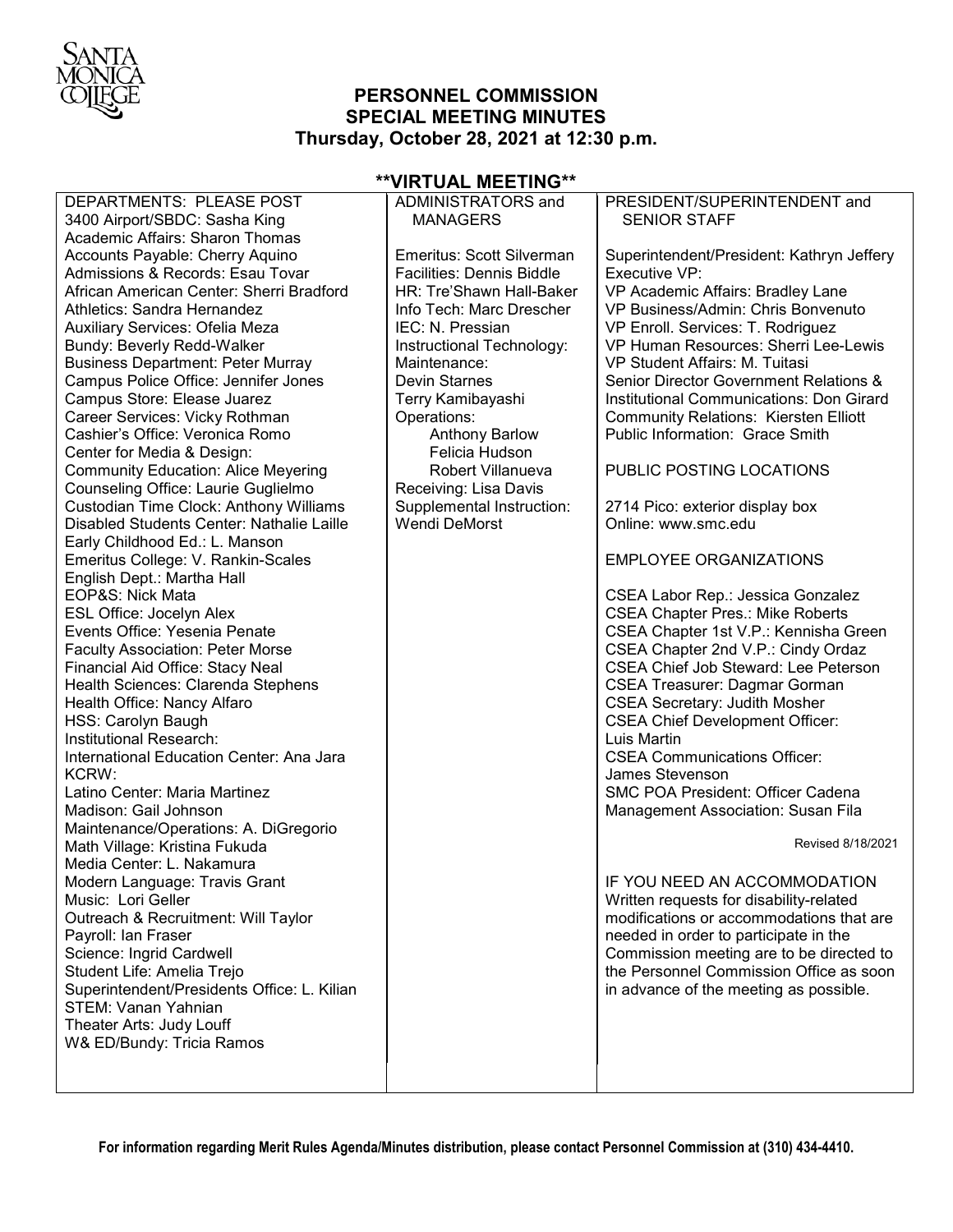#### Santa Monica College Special Personnel Commission Meeting Minutes Thursday, October 28, 2021

## PUBLIC PARTICIPATION FOR VIRTUAL MEETINGS

During the COVID-19 (Coronavirus) Global Pandemic, the Board of Trustees has determined in accordance with Government Code Section 54953 that as a result of the ongoing emergency that meeting in person would present imminent risks to the health and safety of the attendees at public meetings. The Zoom format used for College public meetings ensures public participation and provides an opportunity for the public to directly address the body. Members of the public have the right to request to make public comments until such time as the public comment period is over. Members of the public may address the Committee and public participation can occur in one of two ways. Members of the public can submit written comments to be read during the public meeting or they may speak during the Zoom meeting.

Individuals wishing to speak or submit written comments to be read at the meeting shall send an email to personnel commission@smc.edu, by no later than 10:00 a.m. on Thursday, October 28, 2021. The email should include the following information:

Name Department (optional) Topic or Agenda Item # to be addressed Comments to be read (if submitting written comments)

Instructions for Speaking to the Commission through Zoom

Speakers may address any specific agenda item, or may provide general comments during the "Public Comments" period. When it is time for the speakers to address the Commission, their name will be called and the microphone on their Zoom account will be activated. A speaker's Zoom Profile should match their real name to expedite this process. After the comment has been given, the microphone for the speaker's Zoom profile will be muted.

All public comments will be subject to the general rules set forth below.

Five minutes is allotted to each speaker per topic. If there are more than four speakers on any topic or item, the Commission reserves the option of limiting the time for each speaker. A speaker's time may not be transferred to another speaker.

Each speaker is limited to one presentation per specific agenda item before the Commission, and to one presentation per Commission meeting on non-agenda items.

Five minutes is allotted to each speaker per topic for general public comments. The speaker must adhere to the topic. Individuals wishing to speak during the Public Comments will be called upon during Public Comments.

Any person who disrupts, disturbs, or otherwise impedes the orderly conduct of any meeting by uttering loud, threatening, or abusive language or engaging in disorderly conduct, shall, at the discretion of the presiding officer or majority of the Committee, be requested to be orderly and silent and/or removed from the meeting.

No action may be taken on items of business not appearing on the agenda.

Reference: Merit Rule 2.2.8

Government Code sections 54954.2, 54954.3, 54957.9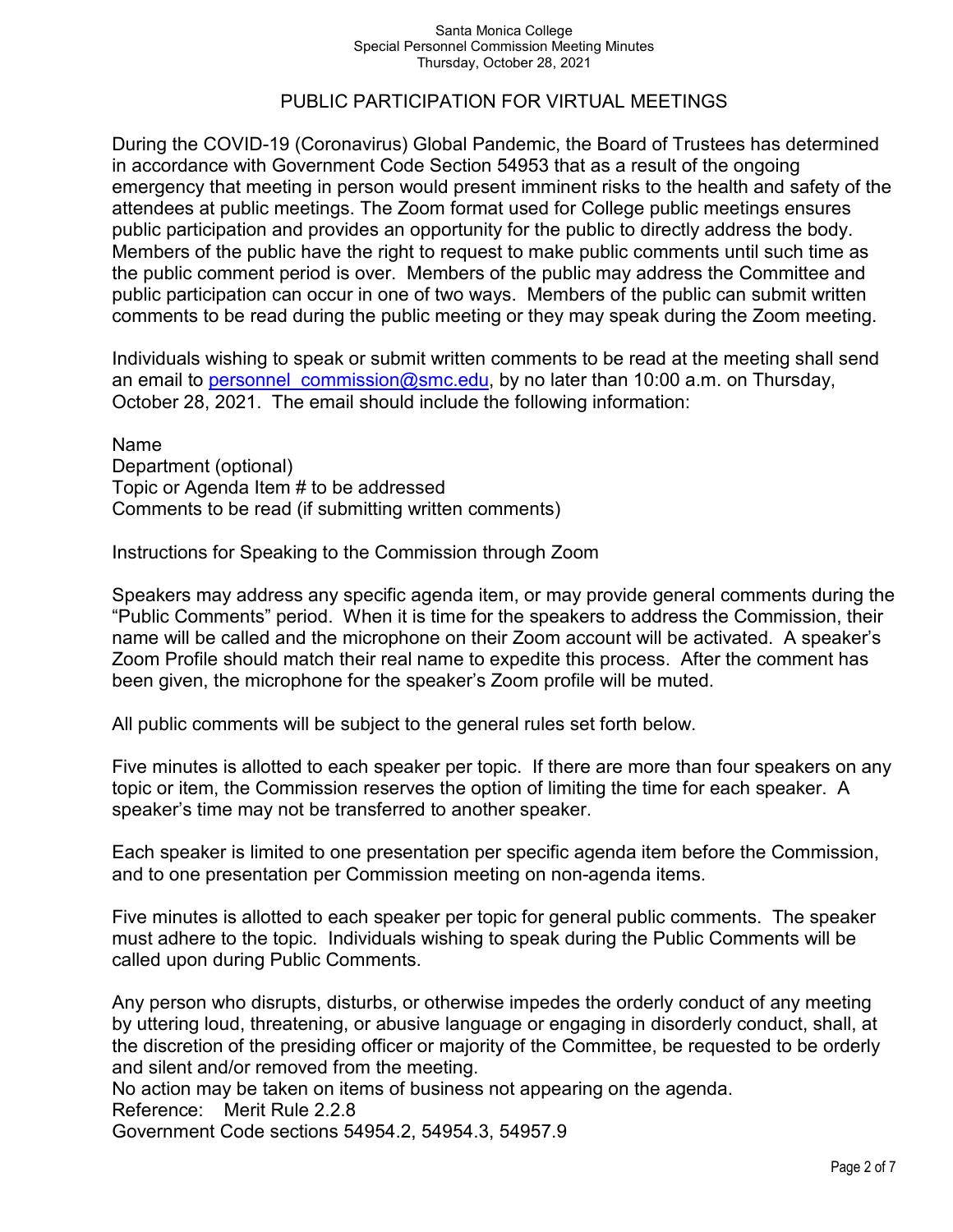# PUBLIC SESSION: 12:30 p.m.

# **I. ORGANIZATIONAL FUNCTIONS**

- A. Call to Order 12:31PM
- B. Roll Call

| <b>Commissioner</b>            | <b>Present</b> | <b>Absent</b> |
|--------------------------------|----------------|---------------|
| Dr. Joseph Metoyer, Jr., Chair |                |               |
| Joy Abbott, Vice Chair         |                |               |
| Deborah Jansen                 |                |               |
| Lawrence Leone                 |                |               |
| <b>Barbara Greenstein</b>      |                |               |

D. Comments and Informational Reports

a. Public Comments (Non Actionable Comments from those in attendance)

## *No Comments*

## **II. AGENDA REPORTS – MAJOR ITEMS OF BUSINESS**

| # | ltem                                                    |  |
|---|---------------------------------------------------------|--|
|   | <b>EXAMINATION SCHEDULE</b>                             |  |
|   | <b>RATIFICATION OF PROVISIONAL WORKING OUT OF CLASS</b> |  |

### **IV. ADJOURNMENT**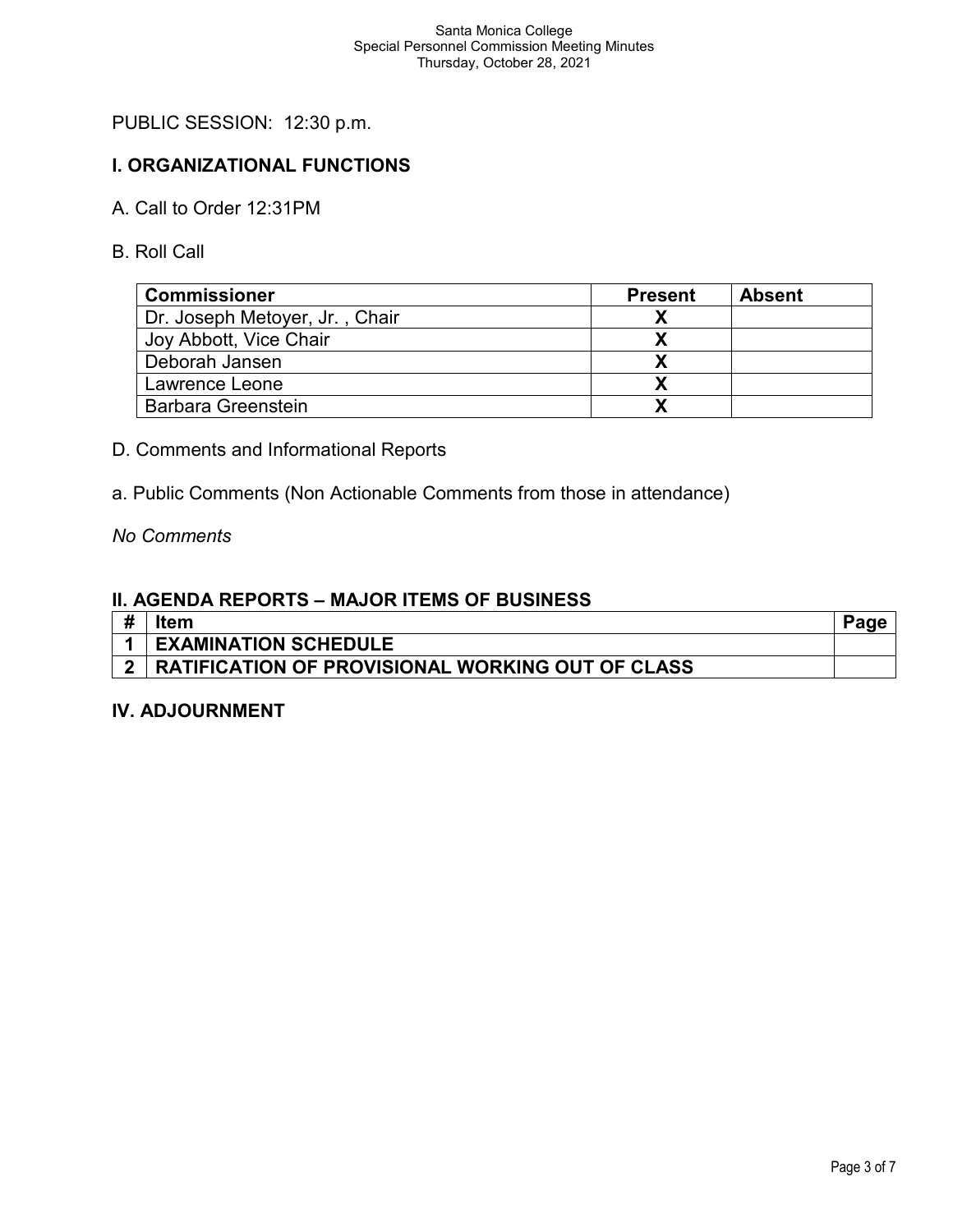#### Santa Monica College Special Personnel Commission Meeting Minutes Thursday, October 28, 2021

# **AGENDA REPORT NO. 1**

## **SUBJECT: EXAMINATION SCHEDULE**

DATE: October 28, 2021

TO: Members of the Personnel Commission

FROM: Carol Long, Director of the Personnel Commission

It is recommended that the Personnel Commission approve the following Examination Schedule:

| <b>Class Title</b>                                | <b>Field of Competition</b>             | Time    |
|---------------------------------------------------|-----------------------------------------|---------|
| Custodian                                         | <b>Promotional and Open Competitive</b> | 3 weeks |
| <b>Grounds Worker</b>                             | <b>Promotional and Open Competitive</b> | 3 weeks |
| Director of Marketing and<br>Communications       | Merged Promotional and Open Competitive | 3 weeks |
| <b>Enterprise Business Services</b><br>Specialist | <b>Promotional and Open Competitive</b> | 3 weeks |

| <b>Disposition by the Commission</b> |                           |  |  |
|--------------------------------------|---------------------------|--|--|
| <b>Motion made by:</b>               | Deborah Jansen            |  |  |
| Seconded by:                         | <b>Barbara Greenstein</b> |  |  |
| Ayes:                                | 5                         |  |  |
| Nays:                                |                           |  |  |
| <b>Abstentions:</b>                  |                           |  |  |
| <b>Amendments/Comments</b>           |                           |  |  |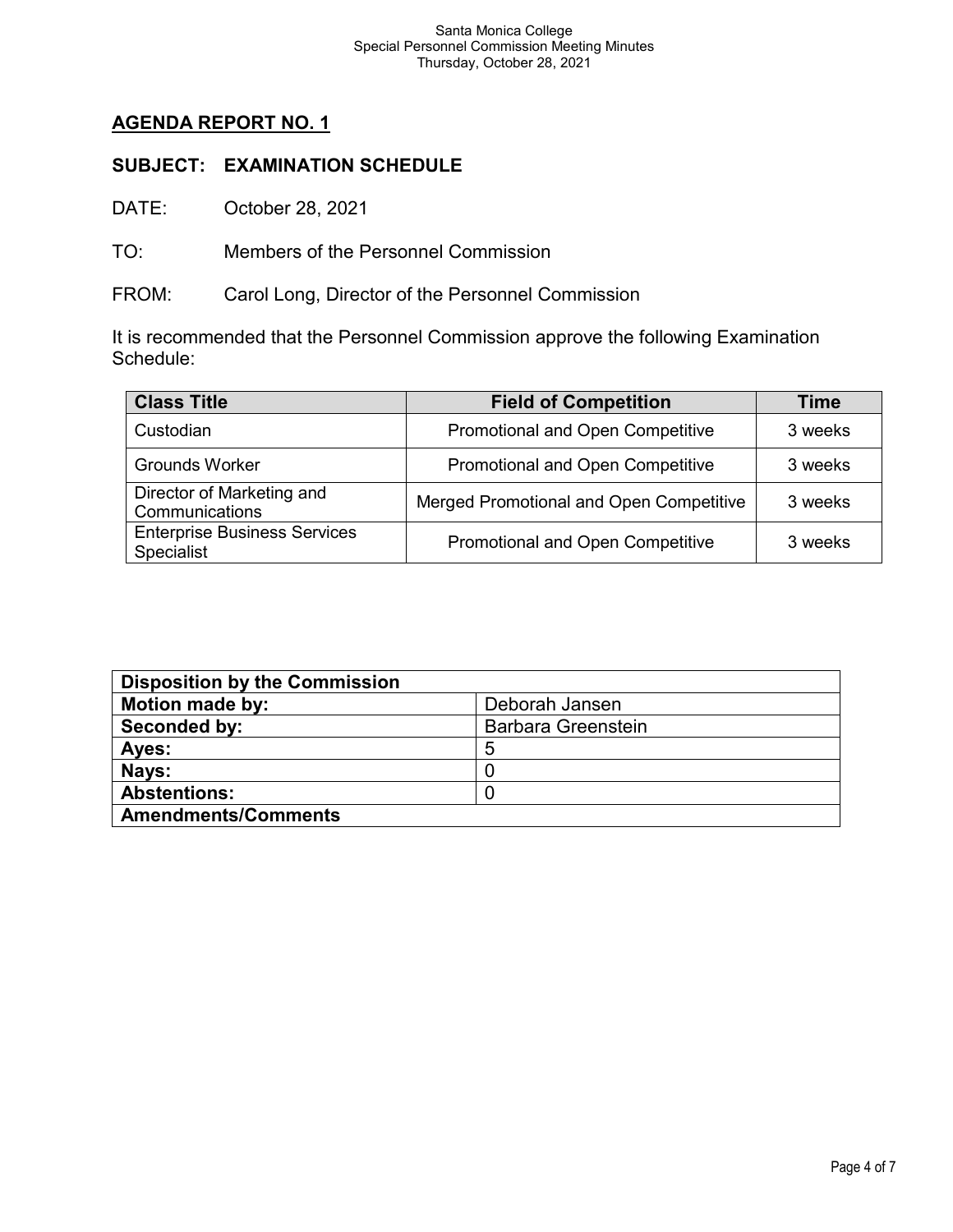# **AGENDA REPORT NO. 2**

# **SUBJECT: RATIFICATION OF PROVISIONAL WORKING OUT OF CLASS**

DATE: October 28, 2021

TO: Members of the Personnel Commission

FROM: Carol Long, Director of the Personnel Commission

It is recommended that the Personnel Commission approve the following working out of class assignment(s).

# **Working out of Class Assignment (Provisional)**

| <b>Name/Permanent Class</b>                      | <b>Provisional WOC</b><br>Assignment*                                             | <b>Dates of Current</b><br><b>Assignment</b> |  |
|--------------------------------------------------|-----------------------------------------------------------------------------------|----------------------------------------------|--|
| Delia Padilla/<br>Human Resources Technician     | Human Resources Analyst-<br><b>Employee and Labor Relations</b><br>(Confidential) | 5/12/2021 to 9/14/2021                       |  |
| Samanta Singha/<br><b>Student Services Clerk</b> | <b>Enrollment Services Specialist</b>                                             | 11/1/2021 to 3/16/2022                       |  |

\*Unless otherwise noted, WOC assignments are paid at 100%.

Merit Rule 3.2.10 Working Out of Class (Education Code Section 88010, 88087, 88106 - 88108)

3.2.10

CONCEPT OF WORKING OUT OF CLASSIFICATION

1. Each classified employee shall be required to perform the duties of the position approved by the Board and classified by the Personnel Commission for the class which he or she is assigned. An employee may be required to perform other related duties consistent with the concept of the classification to which the position is assigned.

2. Classified employees shall not be required to perform duties and responsibilities which are not fixed and prescribed for their positions or are not consistent with the concept of the classification of their current position for any period of time which exceeds five (5) working days within a fifteen (15) calendar day period, or equivalent (i.e., four 10-hour working days within a fifteen (15) calendar day period) except as provided by this rule.

3. Working out of class assignments are designed for temporary situations and shall not be used to place an employee in a long-term or permanent assignment in a higher or different classification. No employee shall be assigned to work out of class beyond the time limits specified in Merit Rule 7.2 (Provisional Appointments) and Merit Rule 7.4 (Limited Term Appointments).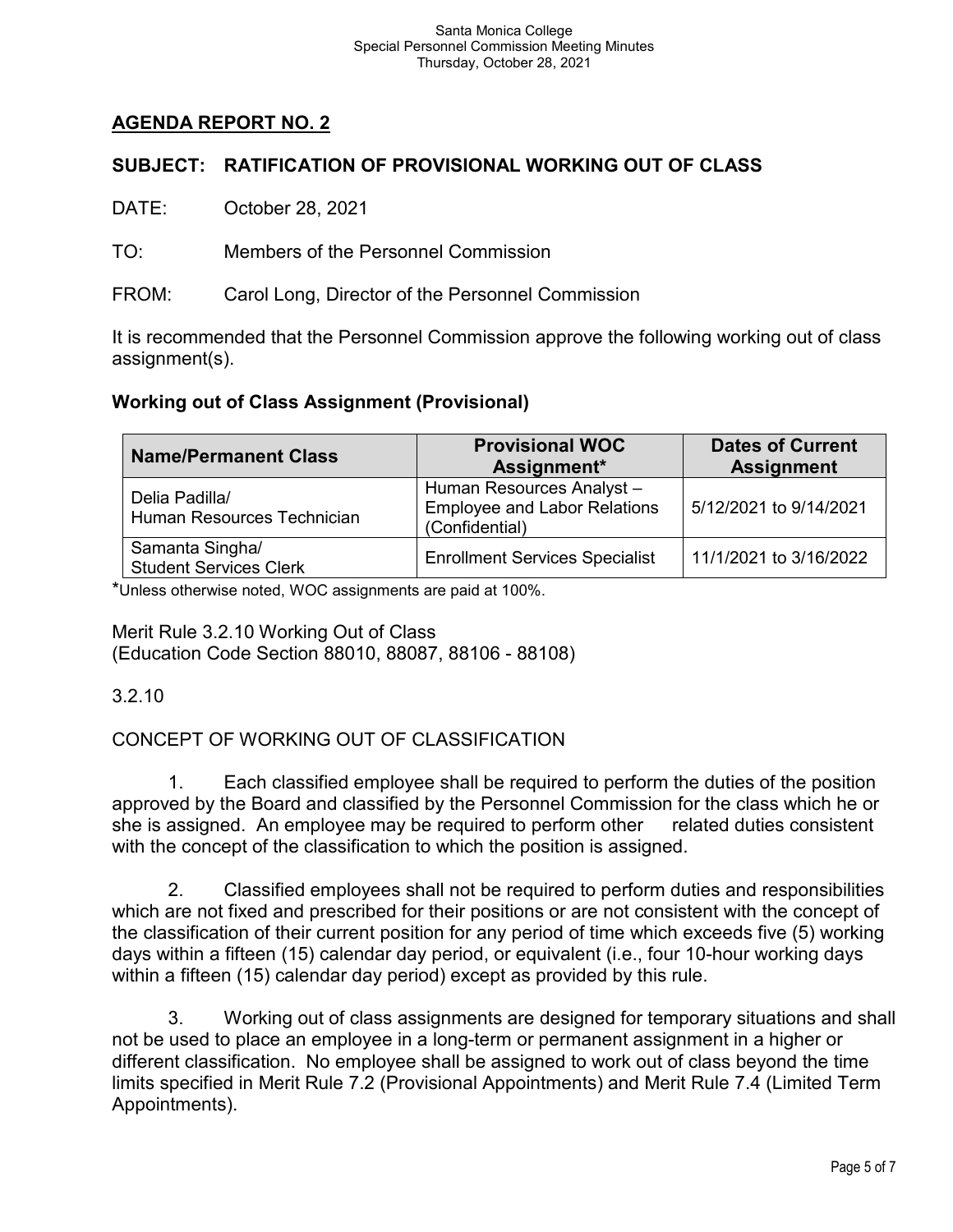#### Santa Monica College Special Personnel Commission Meeting Minutes Thursday, October 28, 2021

Procedure for Supervisor Requesting Approval for Working Out of Class

3. The Director of Classified Personnel will advise the Office of Human Resources of the findings and shall present those findings, including the recommended pay differential, to the Personnel Commission for approval. Confirmation of this approval shall then be sent by the Personnel Commission to the Supervisor and the employee, and forwarded to the Board of Trustees for final approval.

Agreement between Santa Monica Community College and CSEA, Chapter 36, Article 11

11.7 Work out of Classification

11.7.1 Definition:

Working out of classification assignments shall not exceed a period of ninety (90) working days per fiscal year and no more than ninety (90) days in any one hundred eighty (180) day period.

11.7.3 Compensation:

- a. In the event that an employee is assigned duties at a higher classification as defined above and those duties make up at least fifty percent (50%) of the employee's daily assignments, the employee salary shall be adjusted as set forth in Section 11.4.1.
- b. If those duties make up less than fifty percent (50%) of the employee's daily assignment, the District shall pay the employee equal to one half (1/2) of the stipend that would have been paid under sub division a (above)

## **RECOMMENDATION**

It is recommended that the Personnel Commission approve the requests for working out of class for the appropriate stipend as indicated under the above applicable sections of CSEA, Chapter 36, Article 11.7, and Merit Rules 3.2.10 and 7.4.

| <b>Disposition by the Commission</b> |                   |  |  |
|--------------------------------------|-------------------|--|--|
| <b>Motion made by:</b>               | <b>Joy Abbott</b> |  |  |
| Seconded by:                         | Lawrence Leone    |  |  |
| Ayes:                                | 5                 |  |  |
| Nays:                                |                   |  |  |
| <b>Abstentions:</b>                  |                   |  |  |
| <b>Amendments/Comments</b>           |                   |  |  |